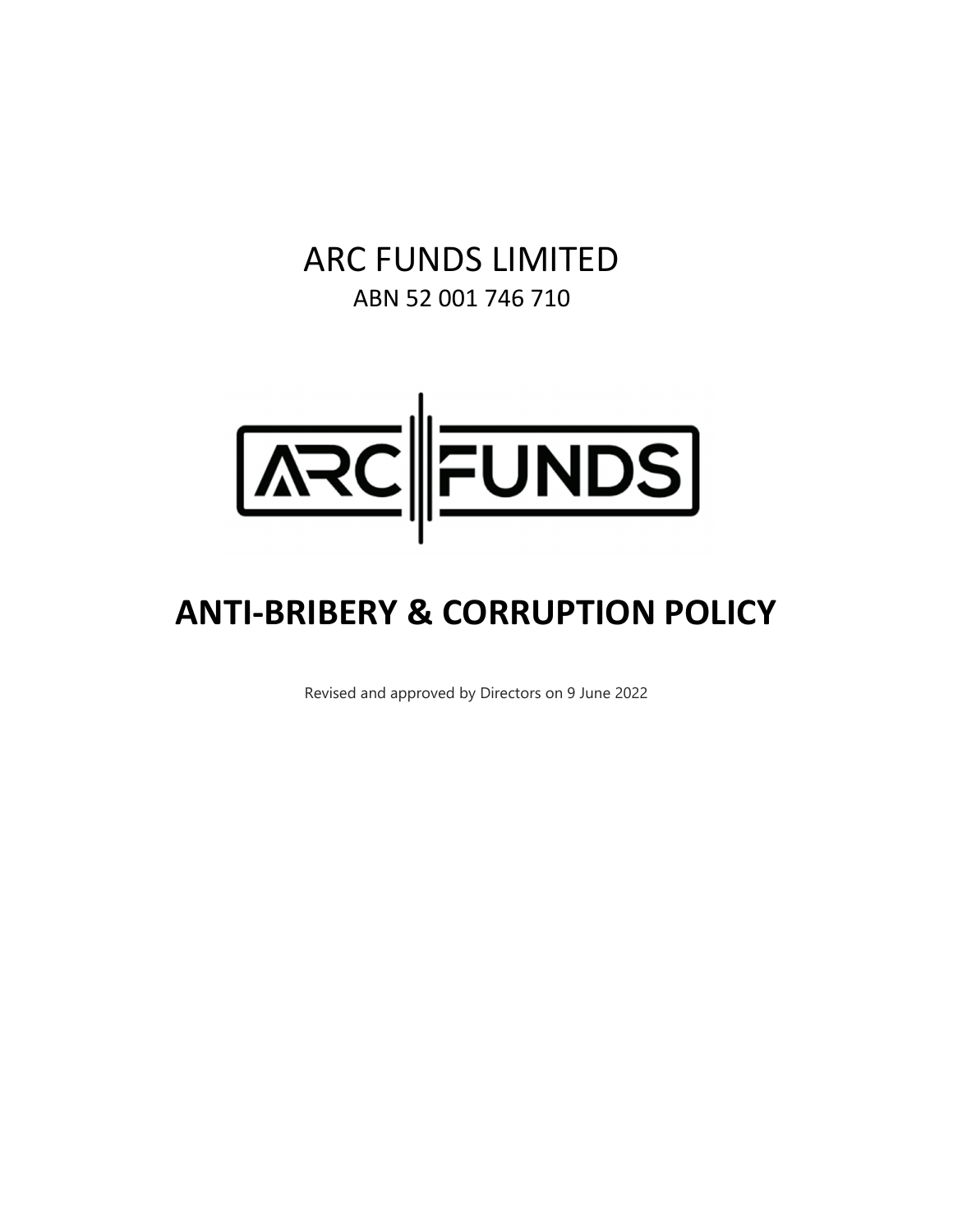

# **1. Introduction**

ARC Funds Limited (the "Company" or "ARC") is committed to ensuring that at all times the Company demonstrates best practice corporate governance and the highest standard of integrity across all of its operations.

This document is applicable to all ARC Funds Limited staff employed or engaged by the Company and, as applicable, its related bodies corporate.

All ARC Funds Limited staff are required to read, understand and comply with this policy and to follow the reporting requirements set out in this policy or in any associated policies.

# **2. Purpose**

Bribery and corruption may have substantial adverse consequences in many jurisdictions – for both the Company and its employees. These consequences include fines or penalties, invalid agreements with customers, claims for damages, tax disadvantages, exclusion from public contracts and loss of reputation. Corruption often entails other criminal offenses, such as misappropriation, embezzlement, fraud and money laundering as well as violations of tax and foreign exchange laws. Even if corrupt business practices are only suspected, this can result in serious and negative consequences for ARC Funds Limited and its Employees.

Thus, ARC Funds Limited expects all its Employees and business partners to refrain from any form of corruption in any country. ARC Funds Limited will not support such behavior and will take any necessary measure against those engaging in corrupt misconduct.

# **3. Scope**

This Policy applies globally to the Management and all Employees of ARC Funds Limited. It provides binding obligations where, in limited circumstances, Benefits are to be provided to third parties (i.e. individuals not employed by ARC Funds Limited) where an Advantage may be received.

In case local laws, regulations or customs are stricter than this Policy, such local law, regulations and customs shall prevail. Circumvention and the attempt to circumvent the provisions of this Policy are absolutely prohibited.

# **4. Definitions**

- 1. "Advantage": Any economic and non‐economic Advantage of any kind improving the receiver's situation and which the receiver is not legally entitled to including in particular gifts, meals, entertainment, travel and lodging.
- 2. "Employee": All directors, officers, and employees of ARC Funds Limited (including interns and temporary employees) as well as contractors.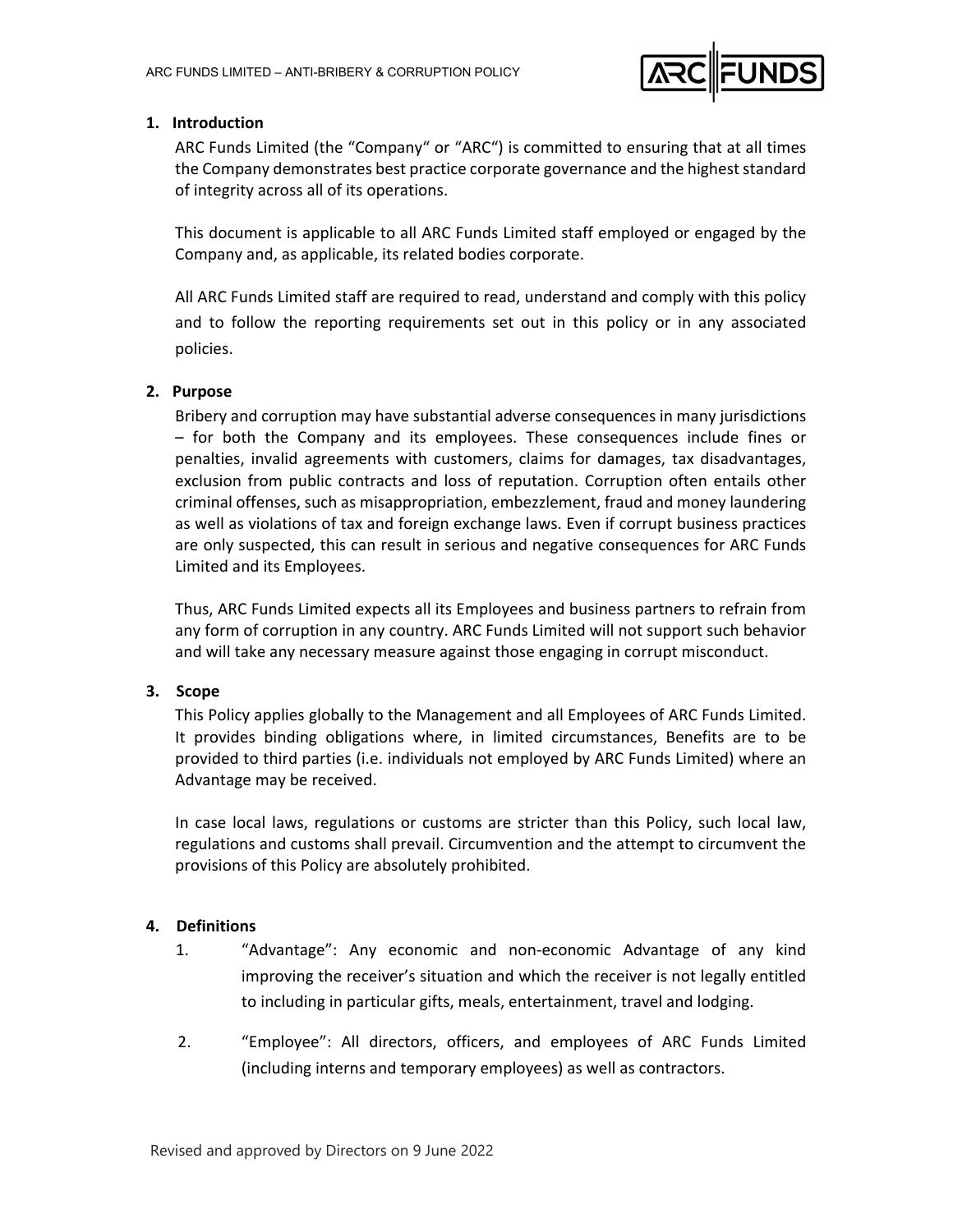

- 3. "Gift": Anything of value that is received, unless equal consideration is given in return. A gift may constitute of a cash gift, a non-cash gift, services, a permission to use company property free of rent, cash‐like Advantages (e.g. vouchers, coupons) or other economic or non‐economic Advantages having a certain value.
- 4. "Policy": ARC Funds Limited's Anti-Bribery & Corruption Policy in its most recent version.
- 5. "Invitations": Invitation to participate in hospitality, events or similar entertainment including flight and train tickets, free tickets for sport or cultural events and other ticket that are in general only offered in return for payment.
- 6. "Management": Employees of ARC Funds Limited who have management responsibility for the business and operations of ARC Funds Limited.
- 7. "Public Official": Public Official means an individual who
	- i) holds a legislative, administrative, governmental or judicial position of any kind, whether appointed or elected in any country or territory,
	- ii) exercises a public function for or on behalf of any country or territory or for any public agency or public enterprise of that country or territory (or subdivision); public agency or public enterprise includes government owned or government controlled or directed bodies and agencies.
	- iii) is an official or agent of a public international organization such as the UNO, the WTO or another multinational organization such as the European Union,
	- iv) campaigns for or holds a political function for a party, is a party member, or party official of such political party,
	- v) is a member or employee of the press or a media organisation in case the employing organization is government owned,
	- vi) is a judge, court official, soldier or member of a police force.

If the local law defines the term "Public Official" more broadly, the definition under such local law shall prevail. In case of any doubts whether a specific individual qualifies as a public official, employees are obliged to contact ARC Funds Limited's management team for clarification.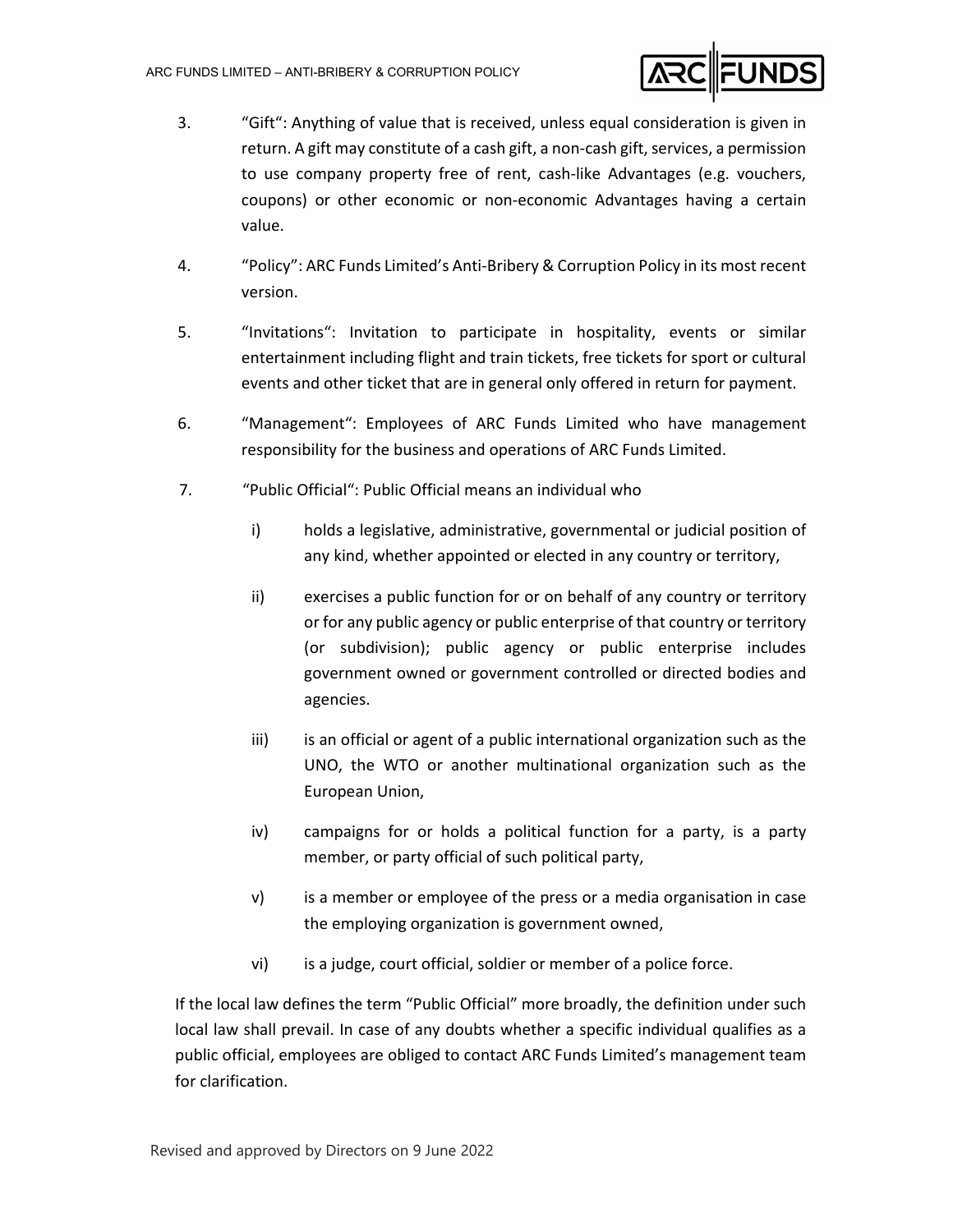

- 8. "Third Party": Any person except employees of ARC Funds Limited and any legal entity, except entities which are members of the ARC Funds Limited Group.
- 9. "Sponsoring": Sponsorship of individuals, a group of individuals, organizations or events that is given because a consideration for marketing purposes is expected in return.

# **5. Six Types of Prohibited Conduct ("Red Light")**

Corrupt conduct is prohibited for all Employees. Even the appearance of corruption must be avoided at any time. It is prohibited to request, agree to receive or accept any improper Advantage personally or for any other person or entity (passive corruption). It is also prohibited to offer, promise or give an improper Advantage (active corruption). In the following the acts of active corruption (offering, promising, giving) and passive corruption (requesting, agreeing to receive, accepting) will be summarized by "giving" or "accepting" respectively.

The six following types of conduct are strictly prohibited for all Employees world-wide:

- 1. Giving and accepting a cash Advantage including bank transfers, interest‐free loans or loans with interest rates below market standard, stocks, stock options etc.
- 2. Giving or accepting an Advantage that is prohibited by national or international laws or other provisions.
- 3. The giving or accepting of an Advantage that is not conducted transparently, in particular when a private address is used to provide the Advantage.
- 4. The nature or value of the Advantage is not reasonable and appropriate to, or not in proportion with, the occasion as well as the position and circumstances of the receiver. In particular it is inappropriate for an Employee to:
	- i) invite or to accept an invitation to night clubs, casinos or other such venues attendance at which has the potential to adversely impact ARC Funds Limited's reputation;
	- ii) invite a related party of a Third Party (close relatives or individuals with whom the receiver lives in cohabitation),
	- iii) accept the invitation of a related party of the Third Party (close relatives or individuals with whom the receiver lives in cohabitation),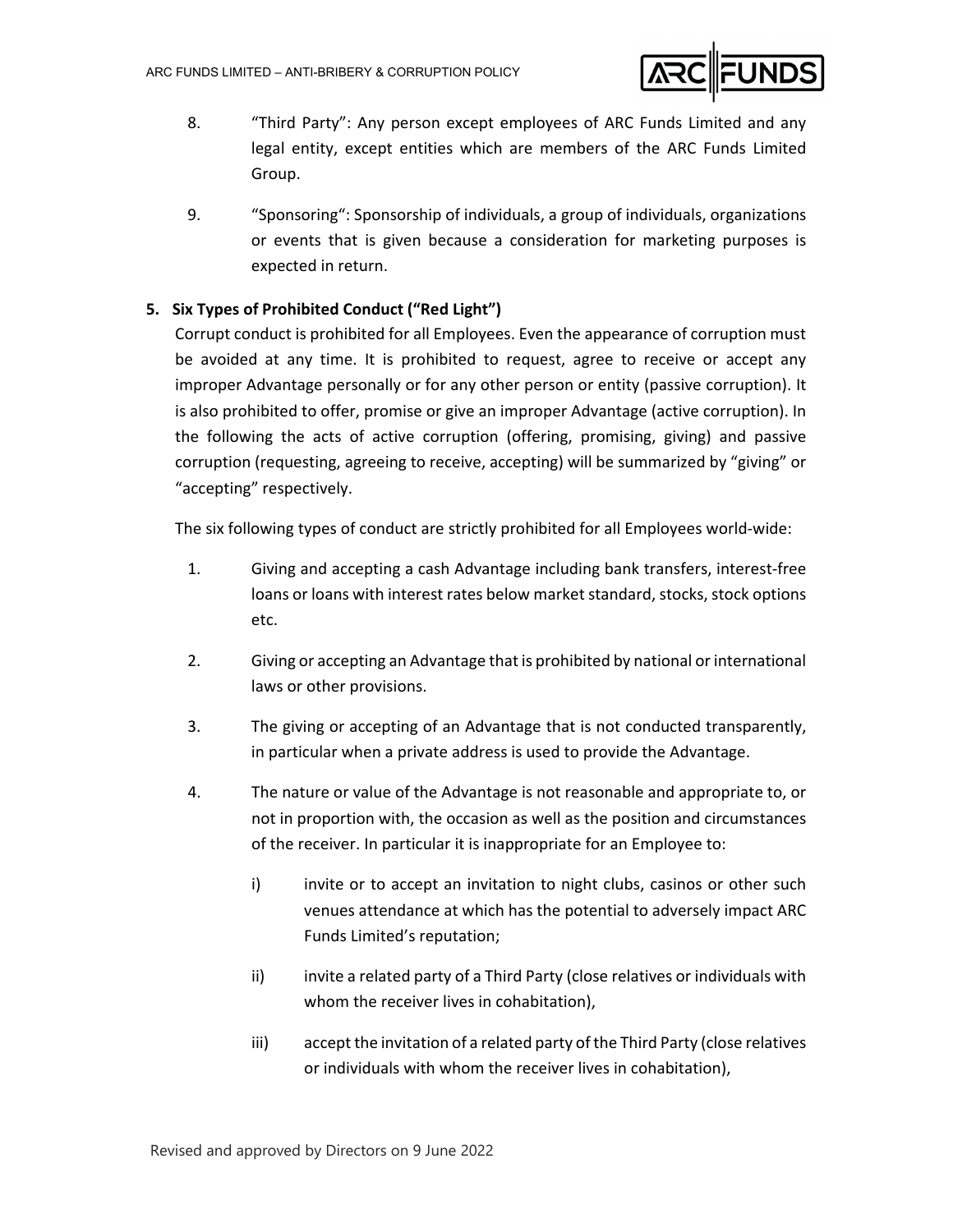

- iv) give or accept Advantages so frequently that the giving or accepting may potentially be regarded as impermissible or beyond reasonable expectation.
- 5. Giving or accepting the Advantage with the intention to receive or give something in return ("quid pro quo"), i.e. if there is an expectation of reciprocity.
- 6. Giving or accepting the Advantage may, or may be perceived to, limit or influence the receiver's objectivity.

# **6. Advantages Requiring Pre‐Approval ("Yellow Light")**

The following Advantages may only be given or accepted upon pre‐approval by the Management:

- 1. Any Advantage given to a Public Official.
- 2. The value of the Invitation exceeds AUD\$200 (including GST) per invitee. The value is to be determined according to the market value.
- 3. The value of the Gift exceeds AUD\$200 (including GST). The value is to be determined according to the market value.
- 4. Any Advantage to be given by an Employee to a Third Party if
	- i) the Third Party has received Advantages from any Employee that did not require pre‐approval according to section VI and if
	- ii) the overall value of the Advantages given to the Third Party exceeds AUD\$200 (including GST).
- 5. Any Advantage to be accepted by an Employee from a Third Party if
	- i) the Employee has received Advantages that did not require preapproval according to section VI and if
	- ii) the overall value of the Advantages accepted by the Employee exceeds AUD\$200 (including GST).
- 6. Any Advantage given or accepted in connection with a business activity. Such a connection is to be assumed if the giving or accepting falls within a period of time in which a business decision vis‐à‐vis the giver is likely to be made.

# **7. Advantages Not Requiring Pre‐Approval ("Green Light")**

A pre‐approval is not required if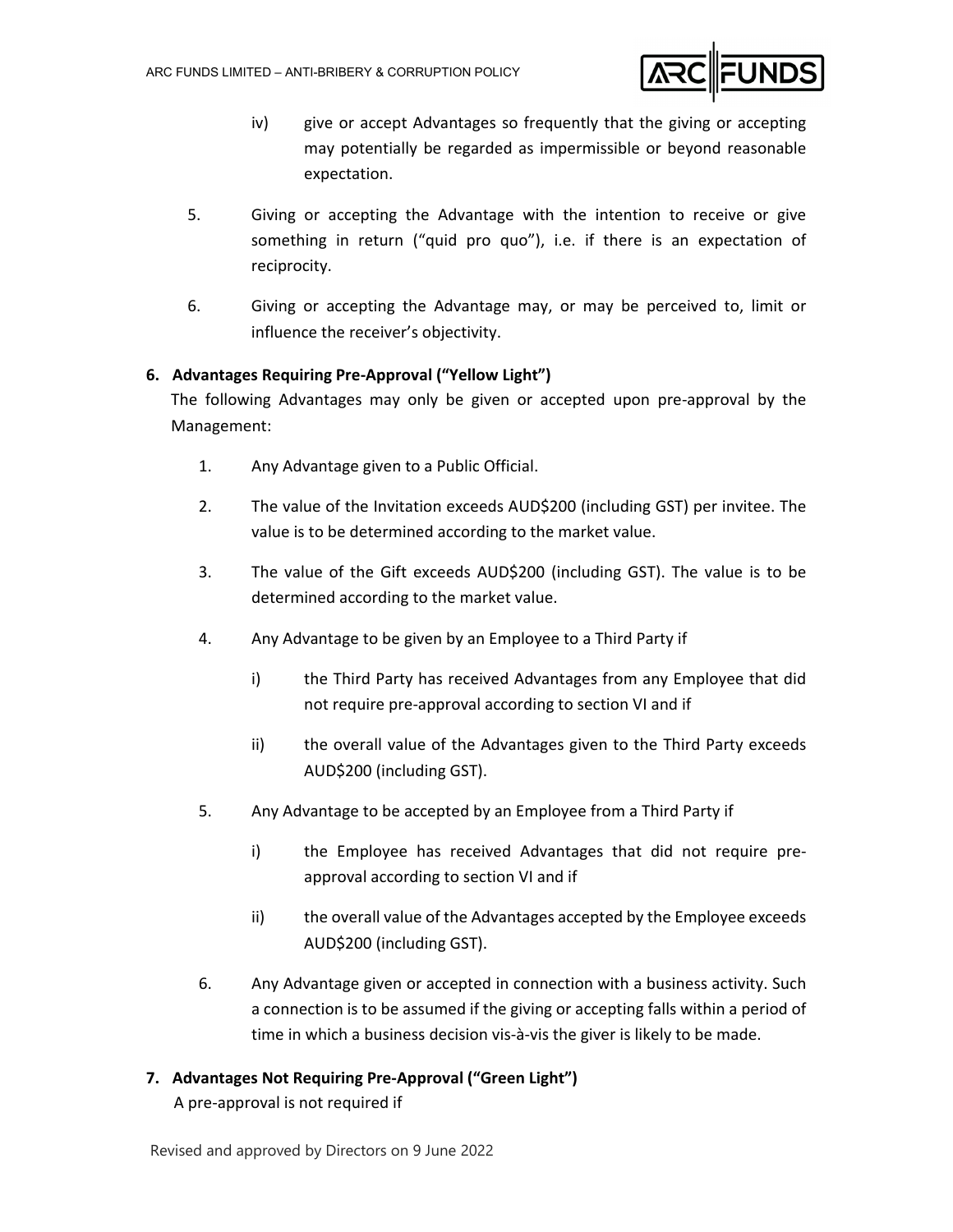

- i) giving or accepting the Advantage is not prohibited by section IV and if
- ii) the Advantage does not require pre-approval according to section V.

# **8. Duty to Notify**

Every employee is obliged to properly document any Advantage requiring (section V) or not requiring pre‐approval (section VI) they wish to give or accept. The Non‐Executive Chairman has to be notified without undue delay. For the documentation and notification the Notification and Approval Form (Exhibit 2) is to be used. Documentation and notification are not required if the value of the Advantage given or accepted does not exceed AUD\$200. The prohibitions provided for in section IV apply.

# **9. Cooperation with Business Partners**

In accordance with any locally applicable anti‐corruption laws and this Policy, please ensure when cooperating with Third Parties that neither ARC Funds Limited nor any business partner of ARC Funds Limited is involved in any corrupt business practices or in any business practices which violate any applicable law or this Policy.

As a general rule, the commercial reputation and integrity of each business partner must be reviewed thoroughly before establishing or maintaining a business relationship with such business partner.

# **10. Donations and Sponsoring**

As a responsible member of society, ARC Funds Limited is in favour of making donations to charitable and non‐profit organizations ("Donations") and sponsoring sport events.

- 1. Donations and Sponsoring always require prior approval. Donations and Sponsoring in a total amount of AUD\$1000 in the individual case or per year require the approval of the Non‐Executive Chairman. Donations or Sponsoring in a total amount of more than AUD\$200 in the individual case or per year require the approval of the Managing Director.
- 2. All Donations or Sponsoring must be completely transparent. This means that the recipient's identity and planned use of the Donation or Sponsoring must be very clear and the reason and purpose for the Donation or Sponsoring must be justifiable and documented.
- 3. The following Donations or Sponsoring are prohibited:
	- i) Donations to or Sponsoring of politicians, political parties or political organizations;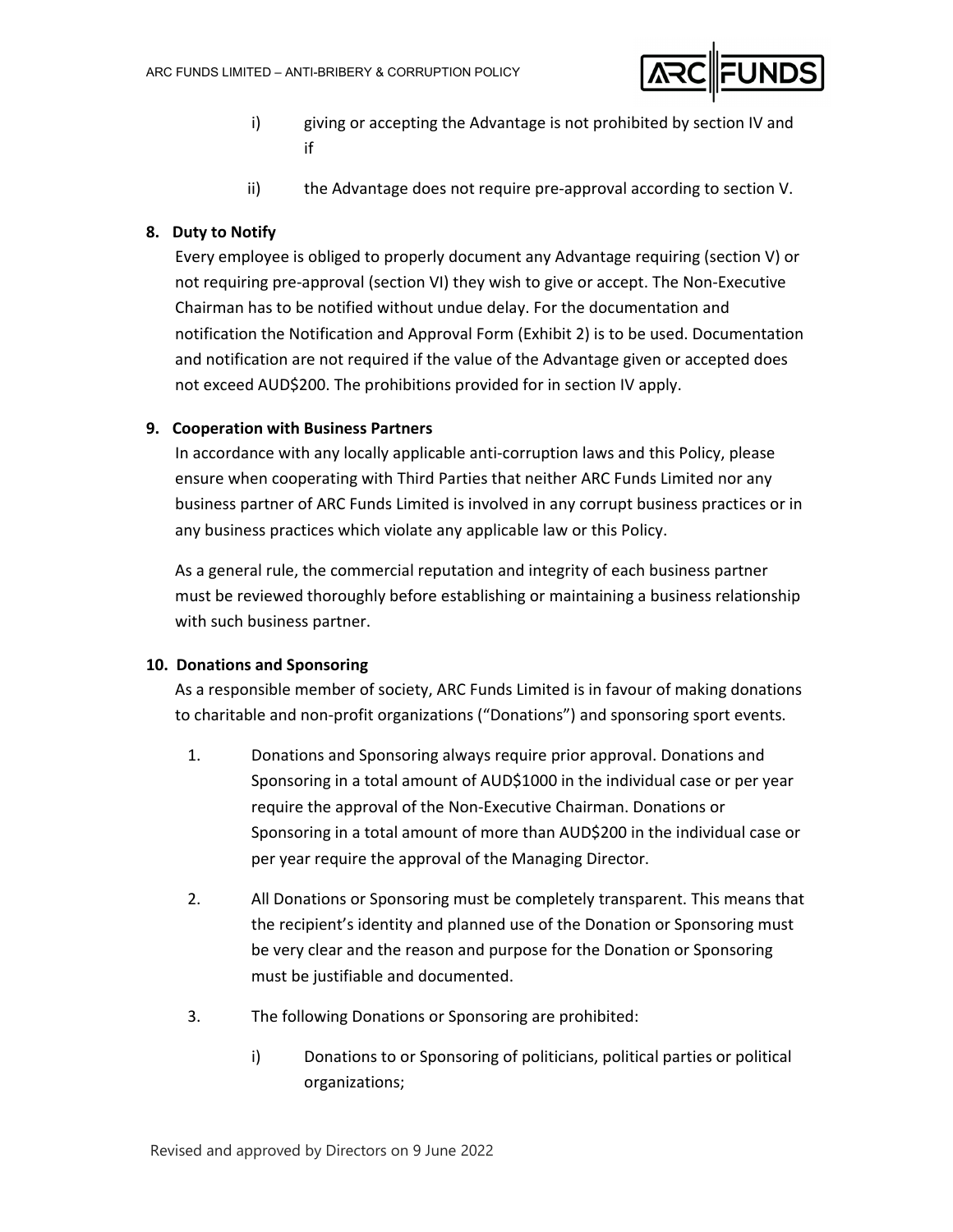

- ii) Donations to for-profit organizations;
- iii) Donations to organizations whose goals are incompatible with ARC Funds Limited's corporate principles or which may cause damage to ARC Funds Limited and its reputation in the community.
- 5. Donations may also include services or work products which are partially equivalent to donations as there is no consideration in the full amount in re‐ turn (e.g. granting a service to a social institution at a reduced price). In such cases, the aforementioned provisions shall apply mutatis mutandis.

# **11. Cases of Doubt**

If an Employee has any doubts or concerns as to whether a specific behaviour is allowed or not, or has any questions in relation to this Policy, the Employee should immediately contact the Non‐Executive Chairman or Management to seek clarification.

# **12. Reporting**

If an Employee violates this Policy, his/her supervisor is obliged to report such violation without undue delay to the Non‐Executive Chairman.

The management shall report yearly in a compliance report to the Board all approvals granted and denied.

# **13. Exhibits**

Exhibit 1: Anti‐corruption in brief

Exhibit 2: Notification and Approval Form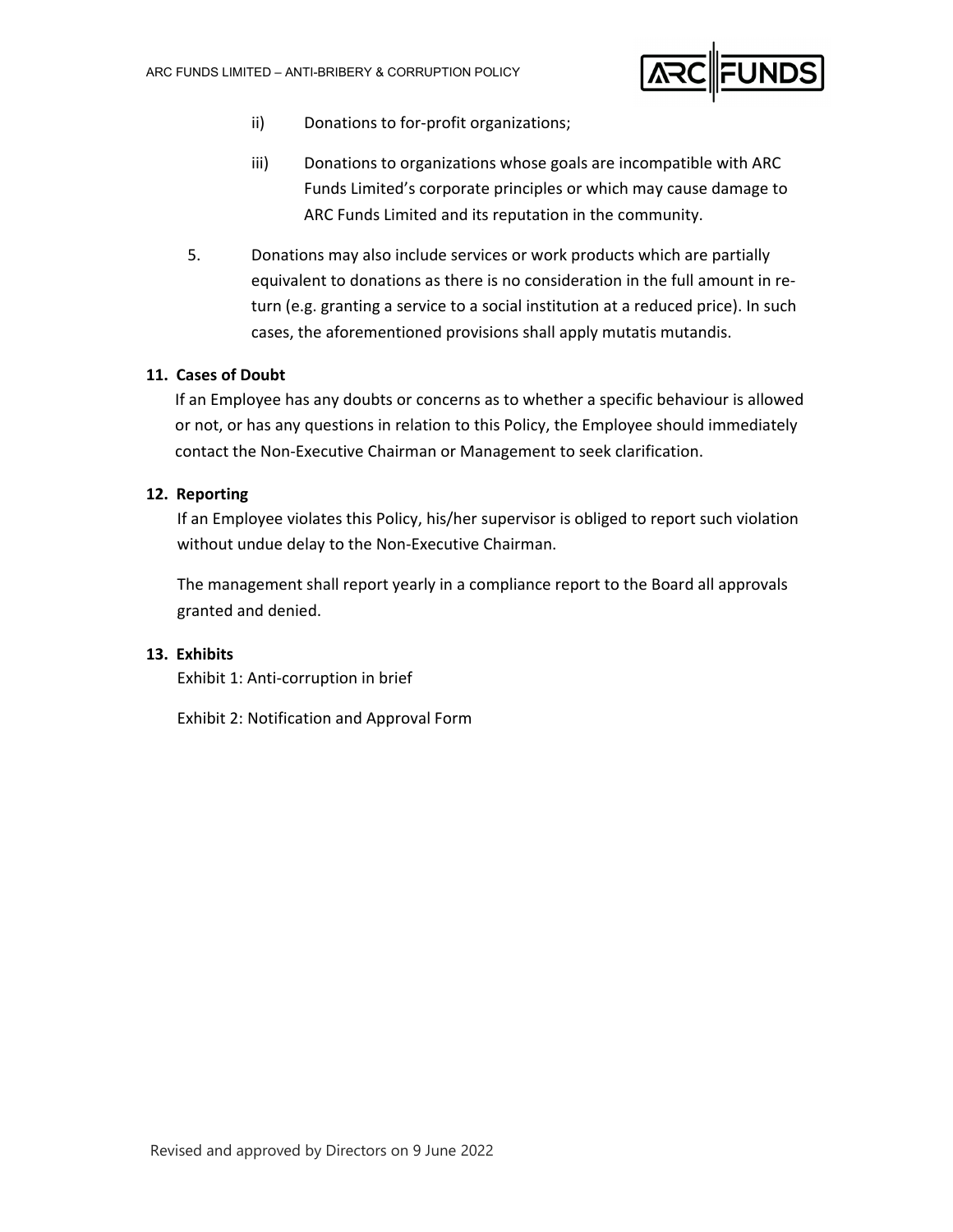

Exhibit 1

# **Anti‐corruption in brief**

| <b>Prohibited Advantages</b>                 | Advantages in cash etc.                               |
|----------------------------------------------|-------------------------------------------------------|
|                                              | Violation of laws and other provisions                |
|                                              | Not transparent                                       |
|                                              | Nature, value, purpose, circumstances are inadequate  |
|                                              | Consideration or reward                               |
|                                              | Limiting or influencing objectivity                   |
| <b>Advantages requiring pre-</b><br>approval | Vis-à-vis public officials                            |
|                                              | Value of the invitation exceeds AUD\$200              |
|                                              | Value of the gift exceeds AUD\$200                    |
|                                              | Overall value of advantages exceeds AUD\$200 per year |
|                                              | Connection with business decision                     |
| <b>Advantages not requiring</b><br>approval  | Advantage is not prohibited                           |
|                                              | Advantage does not require pre-approval               |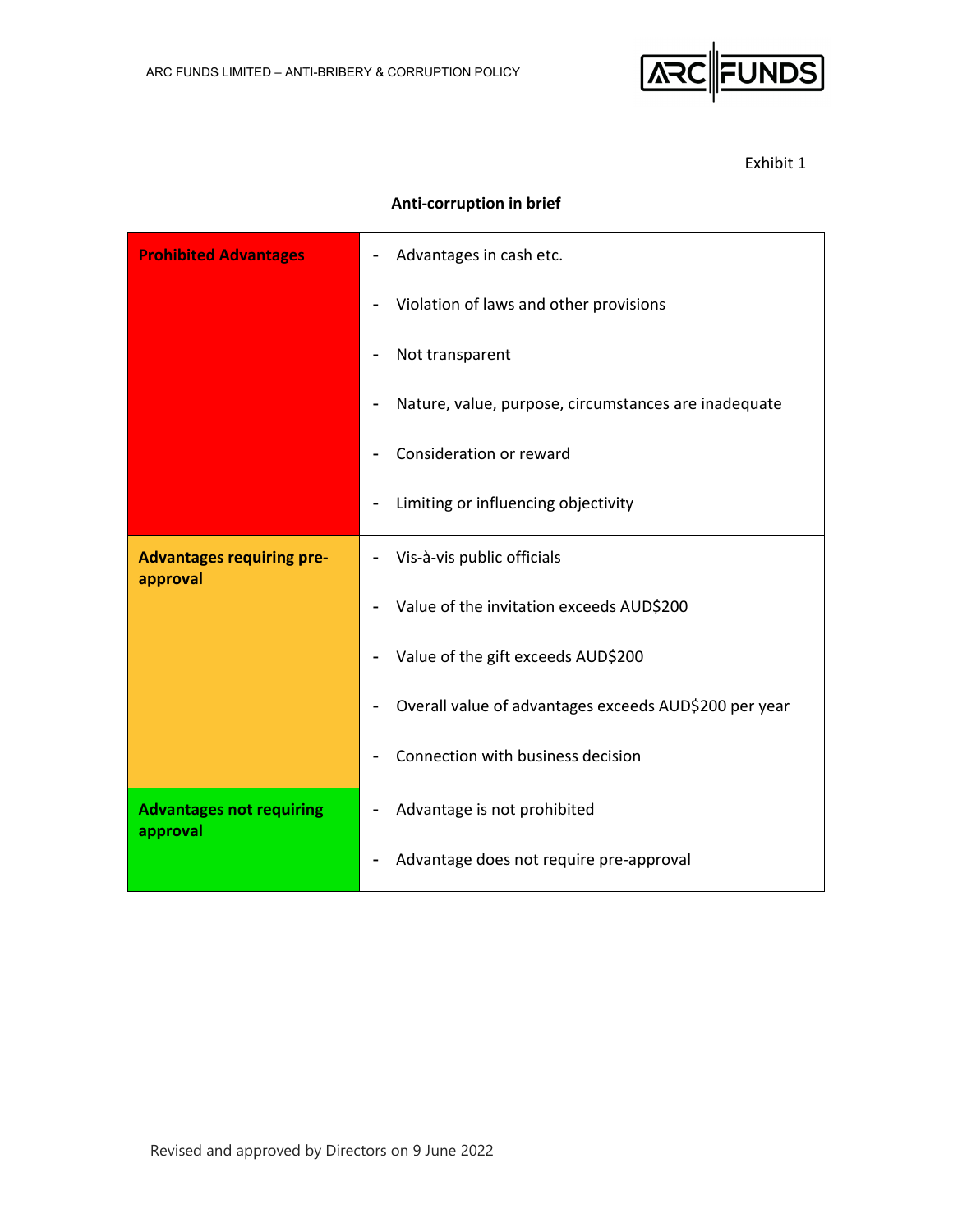

Exhibit 2

#### **Notification and Approval Form**

Name and position of the employee:

Name of the employee's employer:

Name and function of the person giving or receiving the Advantage:

Name of the company or the public agency or office respectively, the person giving or receiving the advantage is employed with:

- I. I know that it is prohibited to offer, promise, give<sup>1</sup> an advantage to a third party or to request, agree to receive or accept<sup>2</sup> an advantage for myself or a third party if:
	- 1. the advantage consists of cash etc.;
	- 2. the giving or accepting violates laws and other provisions;
	- 3. the giving or accepting is not transparent;
	- 4. the nature, value, purpose or circumstances of the advantage are inappropriate
	- 5. the advantage is given or accepted with the intention to receive or give something in return ("quid pro quo"),
	- 6. giving or accepting the advantage may limit or influence the receiver's objectivity.

By signing this form I declare that none of the aforementioned prohibitions applies in this case.

| Ш. | I hereby                                                                                                                        | Please mark the<br>applicable case |
|----|---------------------------------------------------------------------------------------------------------------------------------|------------------------------------|
| 1. | apply for an approval, $3$ because I wish to accept an advantage<br>/ have accepted an advantage (see also section III. below). |                                    |
| 2. | apply for an approval, <sup>4</sup> because I wish to give an advantage /                                                       |                                    |
|    | have given an advantage (see also section III. below).                                                                          |                                    |
| 3. | diclose <sup>5</sup> that I wish to accept an advantage.                                                                        |                                    |

<sup>1</sup> In the following summarized as "to give".

<sup>2</sup> In the following summarized as "to accept".

<sup>3</sup> Section VI of the Anti‐corruption Policy.

<sup>4</sup> Section VI of the Anti‐corruption Policy.

<sup>5</sup> Section VI of the Anti‐corruption Policy.